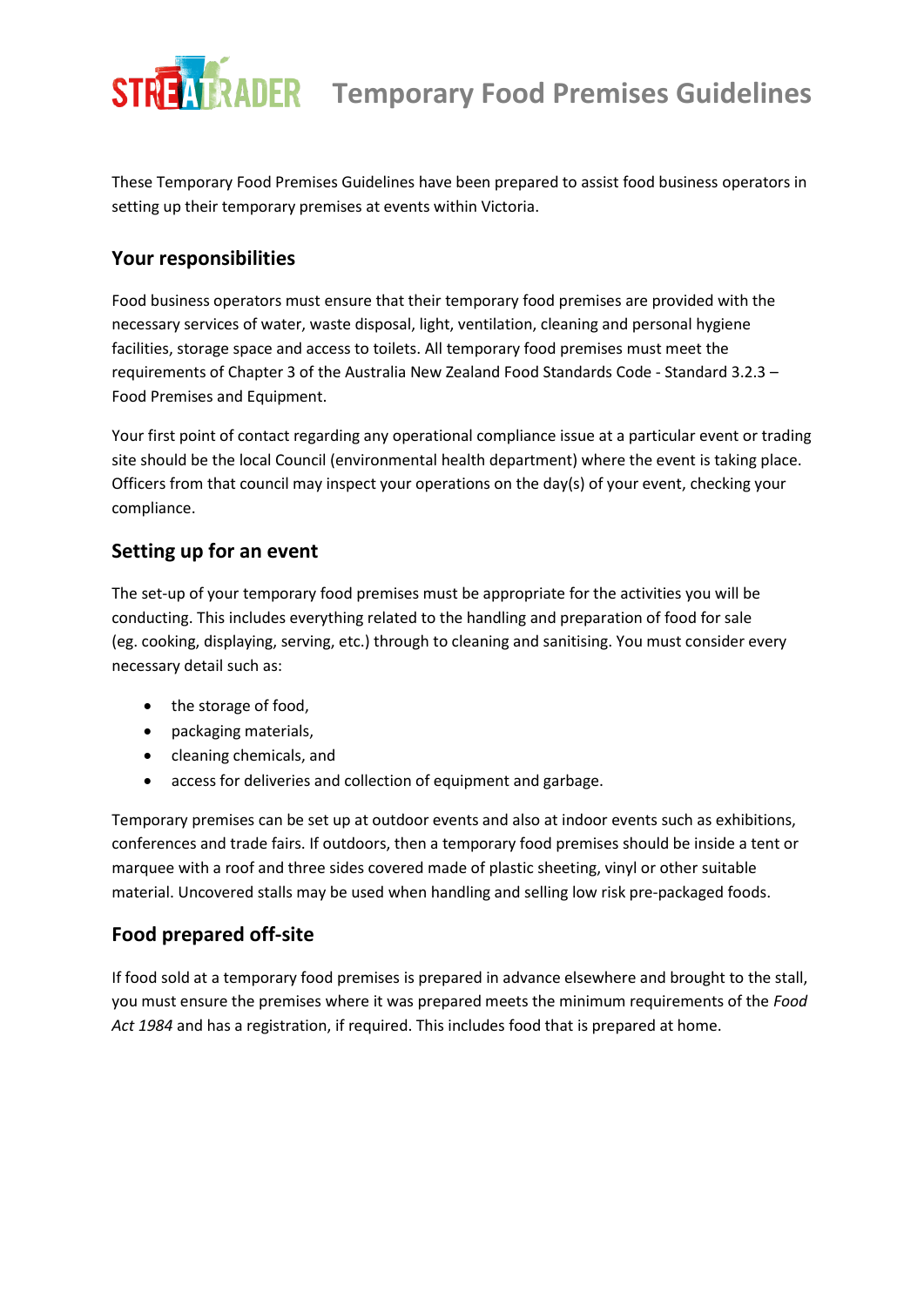# **Water Supply**

You must have access to an adequate supply of hot and cold potable water, suitable for

- hand washing
- cleaning and sanitising
- washing food ingredients;
- cooking;
- drinking; or adding to drinks

Your temporary food premises may need to tanks or other containers for clean water storage if there is no piped (hose) supply from a reticulated system. Water tanks or containers should hold enough water to cater for all hand washing equipment, food washing and other potable water uses during the day.

## **Sewage and Waste Water Disposal**

There is usually no connection to a mains sewage system for temporary food premises, so food business operators must ensure that temporary holding tanks and other associated pipes are properly constructed, do not leak and do not encourage pests. The waste water disposal system must effectively dispose of all waste water so as not to jeopardise food safety. Waste water cannot be discharged onto the ground, lawns, into portable public toilets or storm water drains. Waste water disposal should generally be discharged into a sewer, in accordance with any local water authority requirements.

Temporary premises should not be located near sullage pits, soak ways or holding tanks because of possible contamination problems.

# **Floors, Walls & Ceilings**

When trading outdoors, temporary food premises should be ideally located on paved surfaces. Where on gravel, dirt or grass, depending on the likelihood of contamination of food by dust or other matter, ground covering (eg tarpaulin) or other flooring may be needed. Areas where preparation and handling of opened, or unpackaged foods and cooking occurs should be:

- protected by walls to the side and rear; and
- under suitable cover.

Walls and ceilings should be made of canvas, vinyl or other similar impervious material (eg, a tent, marquee or similar structure).

## **Fixtures, Fittings and Equipment**

All fixtures, fittings and equipment such as benches, counter tops, shelving and tables must be constructed of an impervious material, capable of being easily cleaned.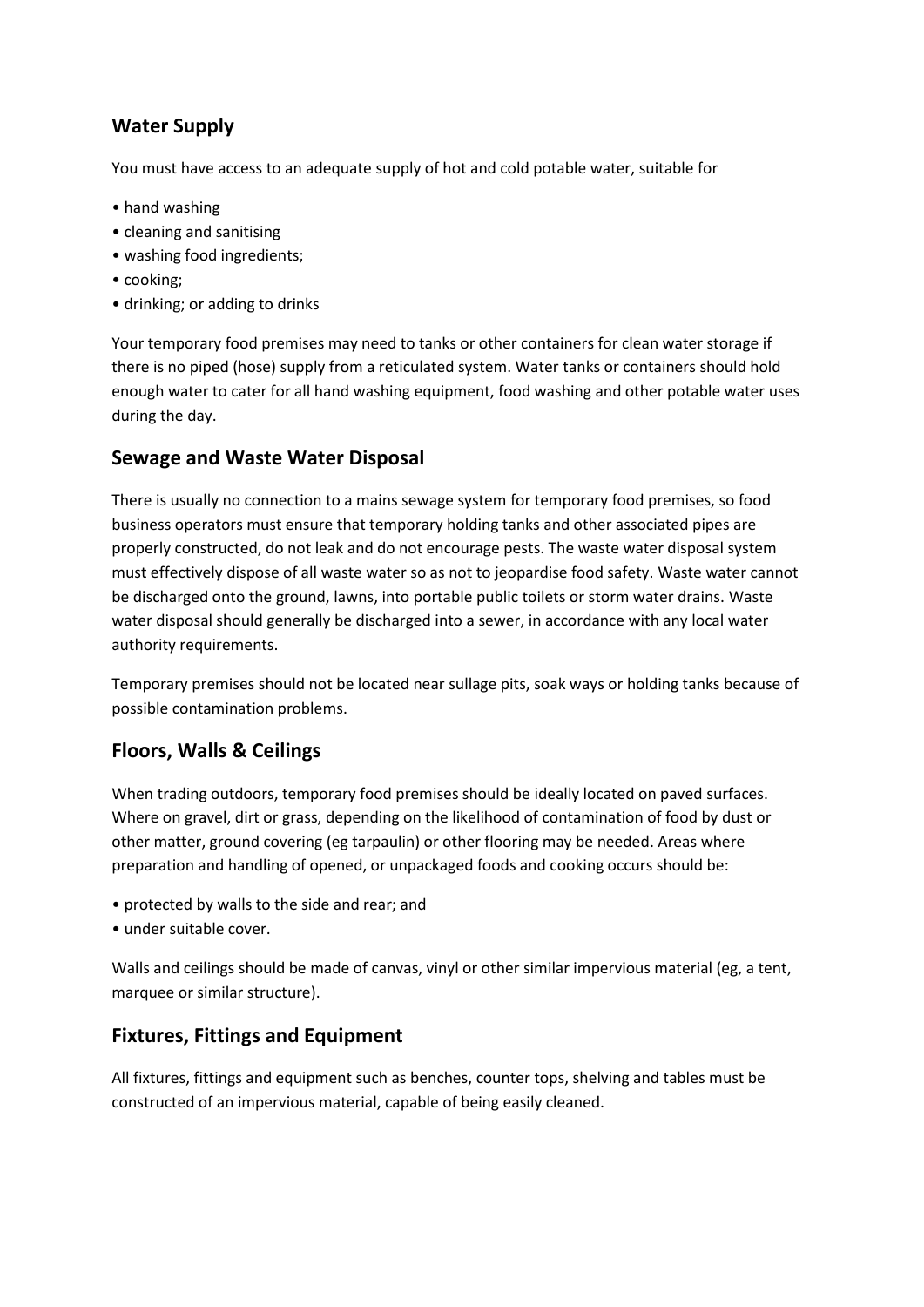## **Hand washing facilities**

A hand washing facility is required when preparation and handling opened or unpackaged food occurs.

Temporary food premises have two options, either permanent plumbed equipment or a sealed container with a tap valve.

#### **1. Self Contained Portable Hand Washing Basin**

- supplied with warm running water;
- a container for the collection of waste water; and
- supplied with liquid soap and single use paper towels.

#### **2. Temporary Hand Washing facility:**

- a sealed container with a tap outlet (example 20 Litre capacity);
- filled with warm water;
- a water heating device (such as an urn or kettle) to heat water;
- a bucket for the collection of waste water; and
- supplied with soap (eg pump pack liquid soap) and single use paper towels.

(You will need written approval from any Council where you are going to be trading at if you need an exemption or variation for any hand washing facility requirement.)

#### **Please note:**

Hand sanitisers may be used in addition to hand washing facilities but are not sufficient on their own unless a written exemption is provided by the Council for the event you are trading at.



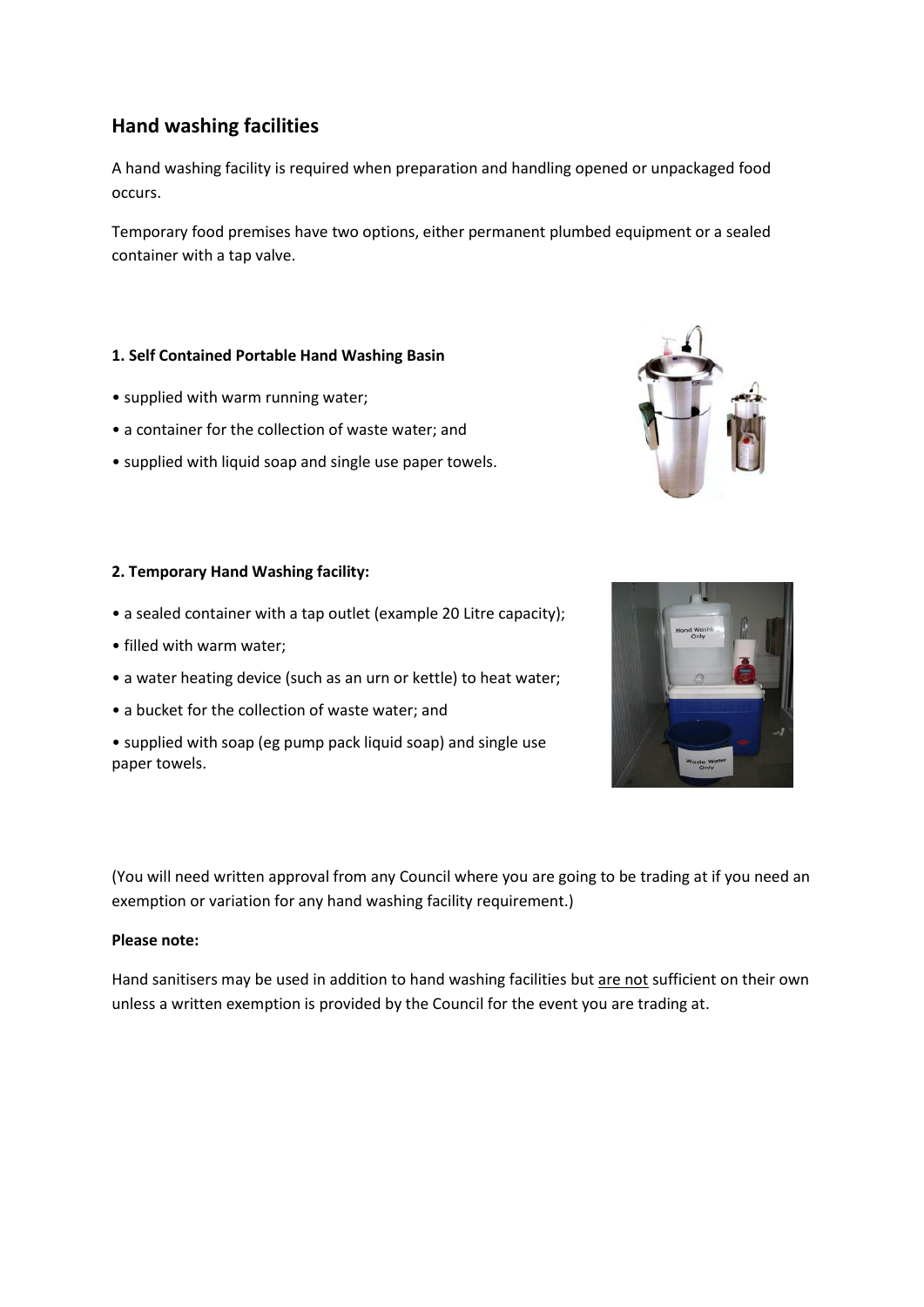# **Equipment washing**

Equipment washing facilities are needed if you are washing any utensils and equipment at your food stall. Large pieces of equipment may need to be washed off-site at your registered food premises. Equipment that may need to be cleaned and sanitised for re-use at your temporary food stall should be serving utensils, such as tongs, spoons, spatulas, smaller pots and pans etc.

The equipment washing facility must be separate from the hand washing facility.

Temporary food premises can use the following examples as equipment washing facilities:

- a sealed container with a tap outlet; (recommended storage capacity >25 litres)
- filled with warm water;
- a water heating device (such as an urn or kettle) to heat water;

• 1-2 containers such as large plastic tubs, suitable for washing and sanitising utensils and equipment; and

- buckets for the collection of waste water; and
- dish washing detergent and sanitiser.

### **Food preparation sink**

A food preparation sink is required if you need to marinate meat, wash fruit and vegetables etc. at your food temporary food premises. The food preparation sink must be separate to the hand washing and equipment washing sinks. The food preparation sink must be cleaned and sanitised between uses.

It is recommended that if you ordinarily operate a registered fixed food premises, that foods are washed and prepared in advance in your fixed premises for any off site event at a temporary food premises.

## **Cold and Frozen Food Storage and Display**

You will need to provide adequate cold storage or refrigeration for the storage and display of cold or frozen foods.

Refrigerators, cold display units, insulated cold storage containers (make sure you have lots of loose ice), must be maintain cold foods at or below 5°C. Do not overload any cold storage unit with too much food.

Freezers or equipment used to store frozen food must maintain food at or frozen solid and in accordance with any storage temperature requirements on food packaging.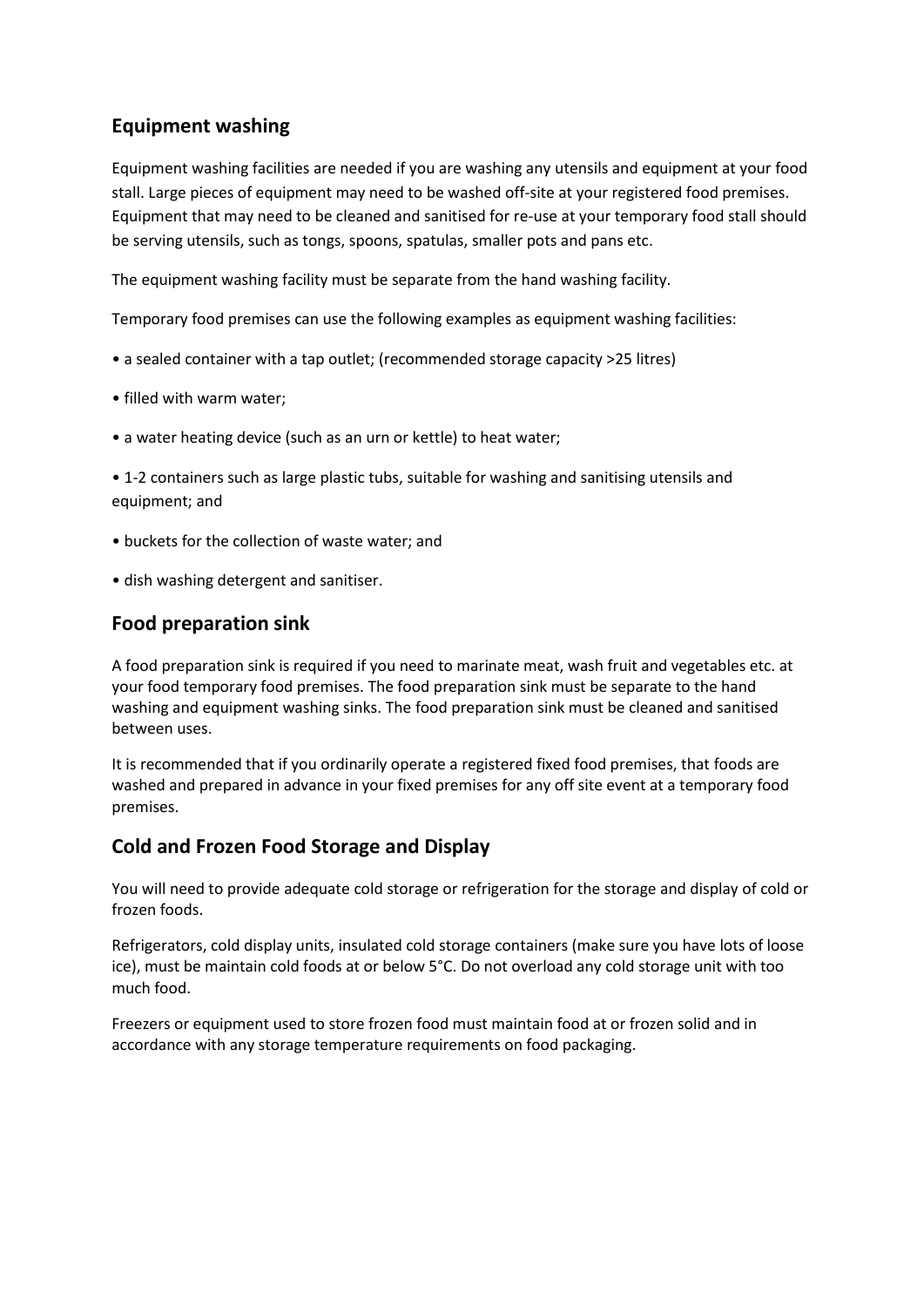## **Hot Food Storage and Display**

A **bain-marie** is equipment commonly used for maintaining the temperature of hot food **above 60**°**C**, and protecting cooked food from contamination. Potentially hazardous food that is to be sold hot must be cooked or heated to a temperature greater that 60°C **before** being placed into a bain-marie. **A bain-marie must not be used for heating up food**!

• Make sure the hot storage units (Bain-marie, soup pots, pie warmers etc) are able to keep high risk food above 60°C.

• Do not cook more than the capacity of your storage units.

## **Protection of food from dust and pests**

Food must be protected from contamination during all steps, including when in transport, storage, preparation, cooking and display. Appropriate storage facilities must be available to keep food off the ground, covered and protected from dust, insects and animals at all times.

• Ensure that food on display is protected by a barrier (e.g. plastic cover/Perspex screen) to protect food from contamination from customers, dust and pests.

• Ensure all stored food is kept in food containers with tight fitting/undamaged lids or zip-lock plastic bags etc.

• Do not store foods directly on the floor. You can use shelving, tables, milk crates etc to lift food off the floor.

## **Storage of Garbage and Recyclable Matter**

Provide adequate fly proof refuse containers to meet your waste disposal needs for the storage of garbage and recyclable matter. Disposal of refuse must only be made at an approved site such as an enclosed garbage area.

## **Food Sample Tastings**

When providing food tastings and sampling at your temporary food stall:

• Only display small amounts of food as you must throw out any food kept out of temperature control requirements for more than 4 hours.

• Do not allow your customers to self-serve due to the risk of contamination. Place single use picks into individual food pieces

• If using toothpicks to sample the food, you should pre-place the toothpicks into the food before putting on display.

- Ensure foods are served as quickly as possible to avoid food being out of temperature control.
- Use disposable gloves, tongs and utensils to minimise direct handling of food.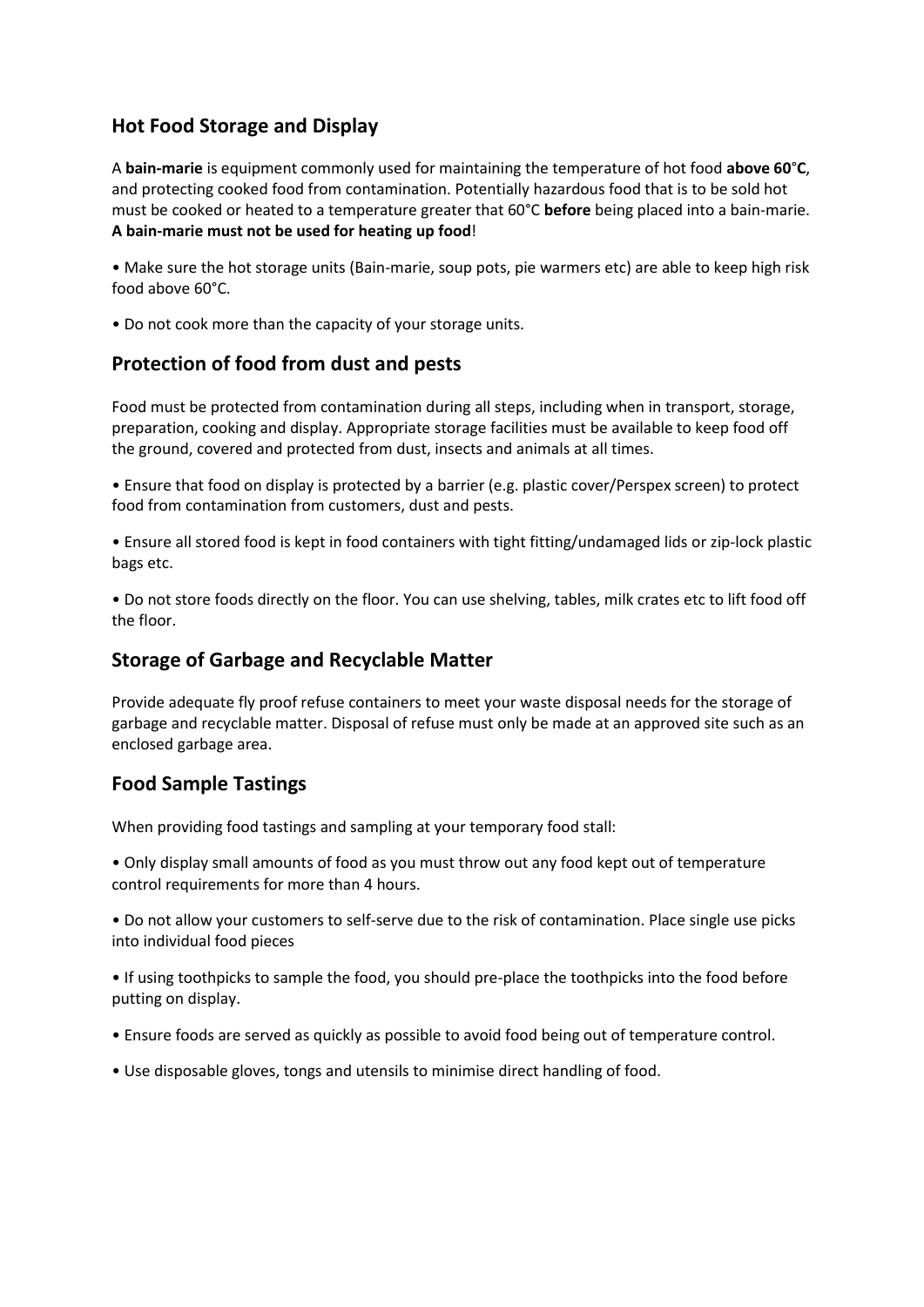# **Labelling of pre-packaged food**

If you are selling pre-packaged food, the label must meet the requirements of the Food Standards Australia New Zealand (FSANZ) Food Standards Code. For further information refer to the 'Labelling Requirements' fact sheet and the FSANZ website www.foodstandards.gov.au

# **Food handlers**

All food handlers must wear suitable clothing and take appropriate measures to protect the food from contamination, including wearing aprons, tying back long hair, wearing hats etc.

Only a minimum of jewellery (watch and plain wedding band) can be worn to prevent the risk of physical contamination to food and to allow effective hand washing.

Provide a supply of brightly coloured adhesive dressings (ie "band-aids") as part of your first aid kit for food handlers. Any adhesive dressings used must properly cover any cuts or abrasions. If you wear an adhesive dressing, a food handling glove should also be worn to prevent the adhesive dressing falling off and into food and will also prevent contamination from body fluids/infectious materials.

# **Food Safety Program (FSP) and records**

If you a Class 2 business, you must fill out any records required by your FSP when you are trading, for example temperatures of your hot and cold holding units..

Class 3 business must maintain their required "minimum records".

## **Thermometer**

If you are storing and preparing hot and cold foods, then you must have a digital calibrated probe thermometer to take the core temperatures of high risk food to meet your food safety program record keeping requirements (or minimum record requirements if class 3). Relying on inbuilt temperature displays on equipment is not sufficient.

You will need to wash and sanitise the probe thermometer in between use. Alcohol swabs are the usual method for sanitising a thermometer. These can be bought from most pharmacy stores.